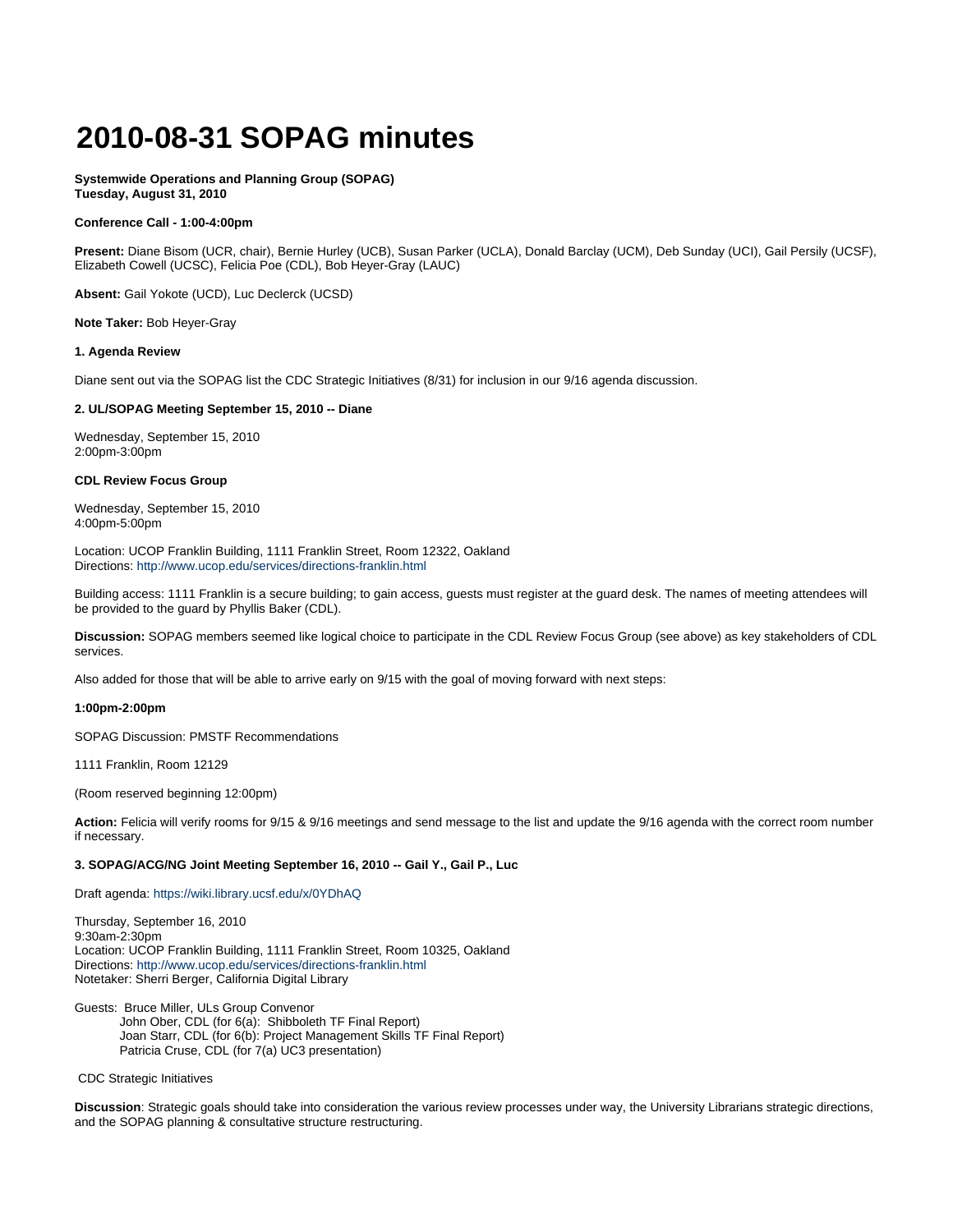CDC Strategic Initiatives should be shared with other ACGs. Perhaps, ACGs could each provide their top goals/initiatives for 2010/11 for the discussion on 9/16.

Sherry Berger (CDL) has volunteered to take notes on 9/16.

The topic of face-to-face meetings for ACGs, CIGs, BibGroups, TFs, will be discussed over lunch on 9/16. Topic comes up periodically and it would be useful to discuss guidelines, what merits a face-to-face meeting, etc.

The 9/16 agenda will be re-organized to ensure sufficient time for the **University Librarians Report** and SOPAG **and ACG strategic goals for 2010/11.**

**Action(s):** Diane will follow up with Bruce Miller to see if a draft of the ULs Strategic Intiatives document can be shared to help set the context for the **SOPAG and ACG strategic goals for 2010/11** portion of the 9/16 meeting.

Felicia, Deb, Diane, Gail P. will get together to flesh out how to manage the discussion for **SOPAG and ACG strategic goals for 2010/11** portion of the 9/16 meeting.

Diane will send out formal invites to John, Joan, and Patricia once time slots have been firmed up.

Gail P. will post reports as they come in and also post CDC Strategic Initiatives/Retreat notes as well.

Gail P. will send reminders to ACG chairs to get annual reports submitted.

Diane will send the link to the 9/16 SOPAG/ACG agenda to the ACG chairs.

Diane will inform Jim Dooley that the CDC Strategic Initiatives will be part of the broader discussion of the **SOPAG and ACG strategic goals for 2010/11** portion of the 9/16 meeting.

#### **4. ACG Updates**

UCSF expressed a willingness to host ACG wikis.

**Action:** Gail P. will determine where/if ACGs have existing wikis.

Discussion: ACG/CIG/Bib Groups/TF F2F meeting policy

See discussion in 3. above.

• CDC (Lucia)

Last meeting covered Springer Ebook Pilot Task Force and survey, campus recharges for shared ACQ, a Nature-CDL update, and journal package expenditure reductions.

**Action**: Felicia will send Springer survey (slated for distribution for 2 weeks in October) to SOPAG.

• HOPS (Elizabeth)

Face-to-face meetings, HOPS 2010/11 goals, and how to better communicate related goals across ACG structure were discussed at the last meeting.

• HOTS (Luc)

No report.

LTAG (Donald)

No report.

RSC (Susan)

VDX upgrade seems to have gone well.

# **5. LAUC Representatives to HOTS, CDC, RSC (Action: Vet recommendations and respond to ULs)**

#### **-- email forwarded to SOPAG (8/23/2010)**

Candidates were discussed.

**Action:** Diane will report back to ULs.

# **6. DLSTF2 and SPiP TF**

-- [DLSTF2](https://wiki.library.ucsf.edu/download/attachments/30448315/SOPAG+Digital+Library+Services+Task+Force+Phase+2.docx?version=1&modificationDate=1279138582000)

-- [Shared Print in Place](https://wiki.library.ucsf.edu/download/attachments/30448315/SOPAG+Shared+Print+in+Place+Task+Force.docx?version=1&modificationDate=1279138604000)